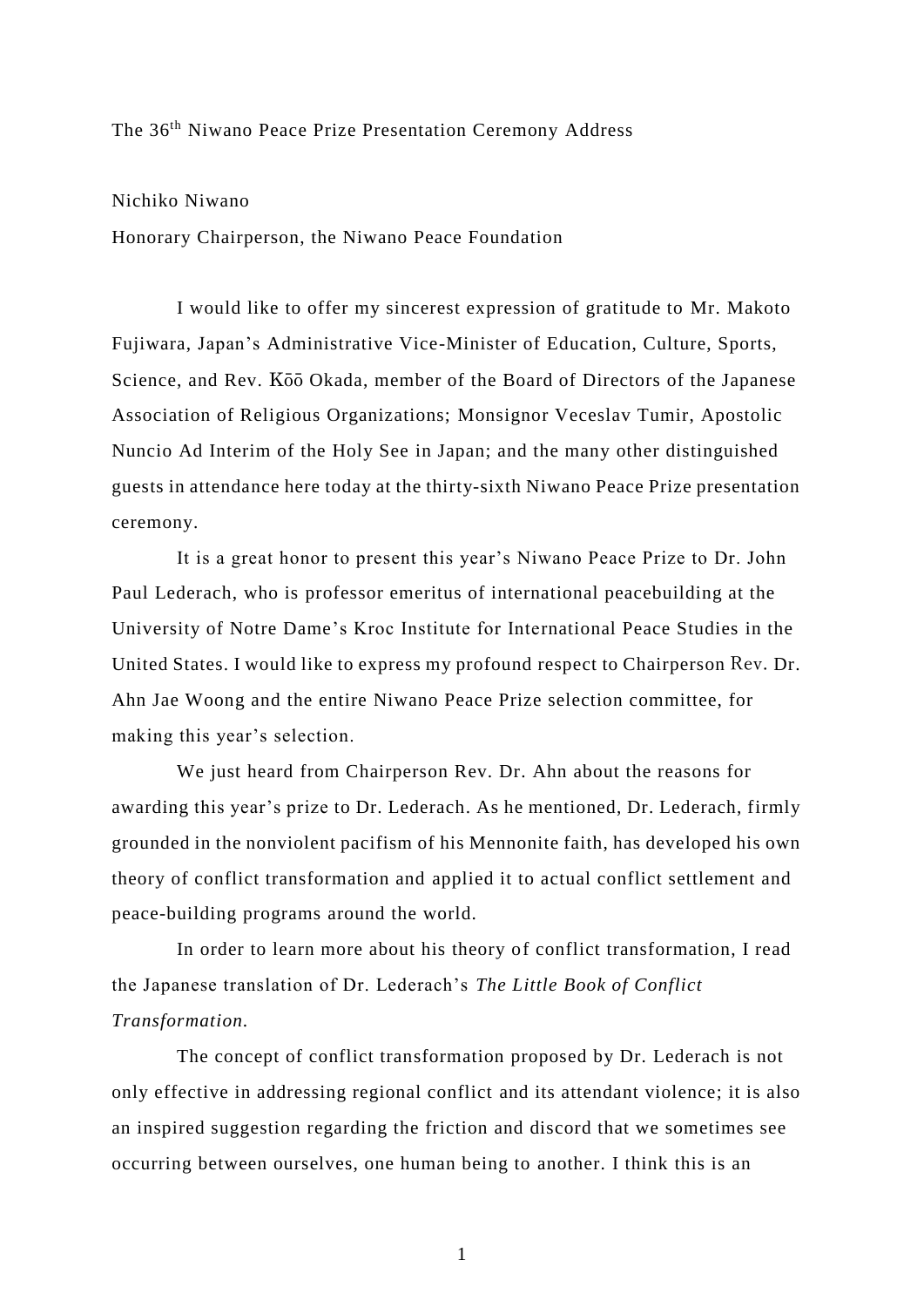important message for all of us gathered here today in this hall, one that we should engrave in our hearts.

Generally speaking, we use the phrase "conflict resolution." Dr. Lederach, on the other hand, advocates "conflict transformation." What, then, is the difference between "resolution" and "transformation?"

At the end of the Japanese translation of Dr. Lederach's book is an afterword written by Rev. Atsuhiko Katano, director of the Mennonite Peace Missionary Center, that includes an example that is quite easy to understand.

Rev. Katano makes an example of a student who refuses to go to school and writes that the "conflict resolution" approach posits the question, "How can we make that student go to school?"

In contrast, the "conflict transformation" approach means that we avoid becoming narrowly fixated solely upon the event of truancy and instead, we take a broader look at issues in the background such as bullying, faculty, family dynamics, and systematic problems in society at large—that is to say, we holistically treat the event of truancy.

Without becoming obsessed with the matter directly in front of us, we should try to take the longest possible view of it. Rather than focusing closely on one aspect of an issue, we should try to see its many aspects and if possible, see it in its entirety. Instead of getting caught up in trifling details, we should, as much as possible, think about the essentials—this is an important perspective that we should never forget in any situation.

One element of Dr. Lederach's concept of conflict transformation that really caught my attention is its understanding that "conflict and clashes are, for human beings, an entirely normal part of relationship dynamics."

In my own Buddhist faith, there is the teaching, "each of the ten realms mutually contains the other nine." This means that we human beings simultaneously possess all mental states, ranging from the mind like that of the Buddha to the mind like that of a demon in hell.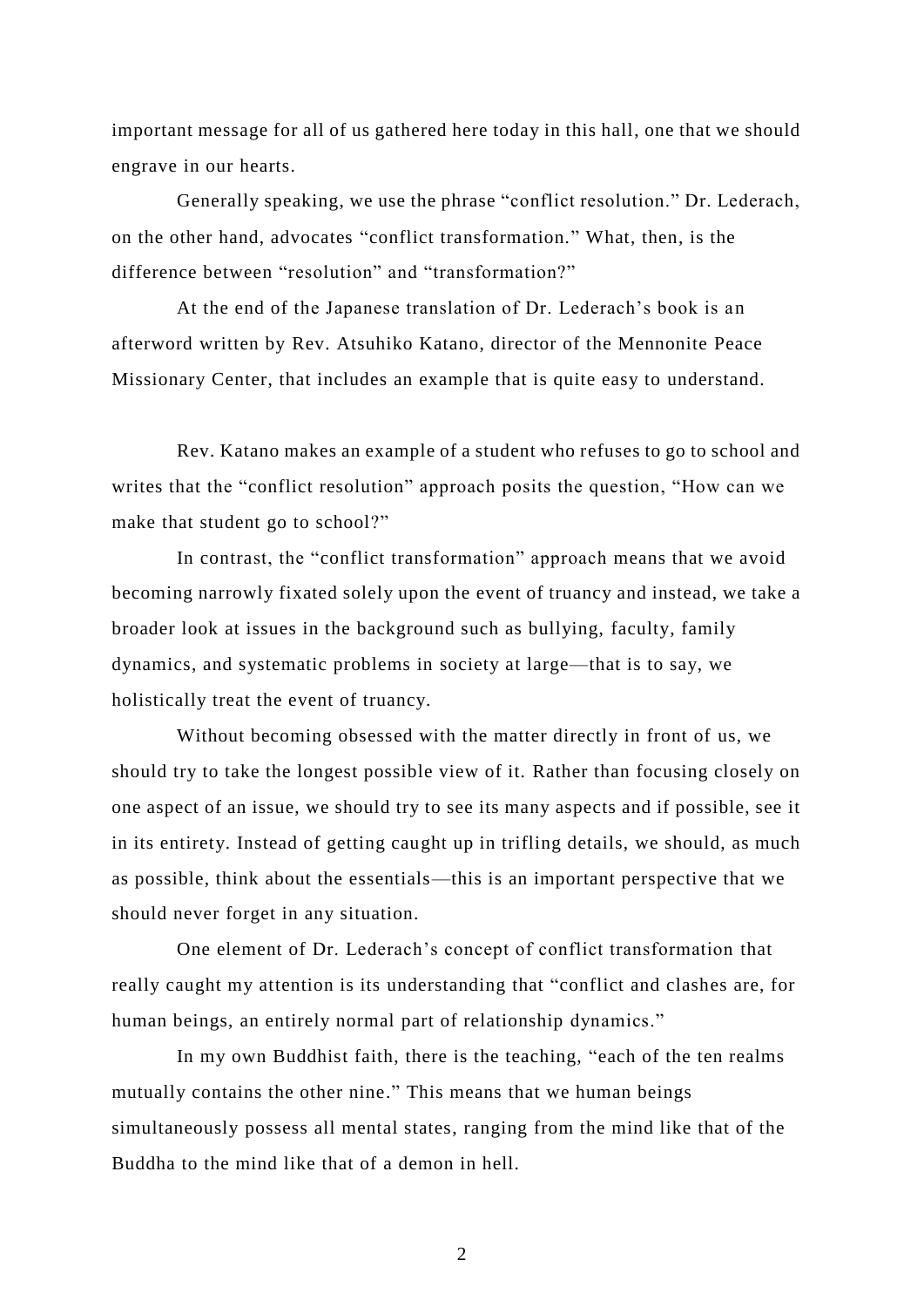Intolerance toward other people and harboring violent tendencies toward each other can only be a problem inherent to our own selves. At the same time, Buddhism teaches us that from birth, all human beings have the ability to attain the Buddha's enlightenment and become aware of the truth of the universe, as we are all children of the Buddha—that is to say, the buddha-nature resides within us all.

Therefore, as long as we make no distinction between ourselves and others and see others' problems as our own, we can advance from a mind of resenting others, rejecting them, and attacking them to a mind that trusts others, is compassionate toward them, and respects them. These are concrete steps toward conflict transformation, which is firmly rooted in and supported by the spiritual power of the Mennonite faith.

After all, it is precisely because human beings have delusions and want to do something to resolve them that they aspire to supreme enlightenment. Buddhism expresses this through the teaching, "delusions are inseparable from enlightenment." In other words, the mind seeking enlightenment and the delusions blocking enlightenment are two sides of the same coin, as they are both intrinsically human functions. Thus delusions eventually become the catalyst that turn the mind on to enlightenment.

Regarding this matter, Dr. Lederach has commented that "social clashes can be called life's opportunities, as they are gifts that produce constructive change." I am deeply impressed by his words, which are as imaginative as they are full of loving-kindness, and I would like to once again express my profound respect for him.

I have heard that this is Dr. Lederach's first trip to Japan and that, quite surprisingly, he is quite interested in the poet Matsuo Basho as he himself writes haiku poems.

He has said that Basho's haiku, which discern the essential in the midst of complicated phenomena and express it in simple words, provide us with an important perspective on conflict transformation.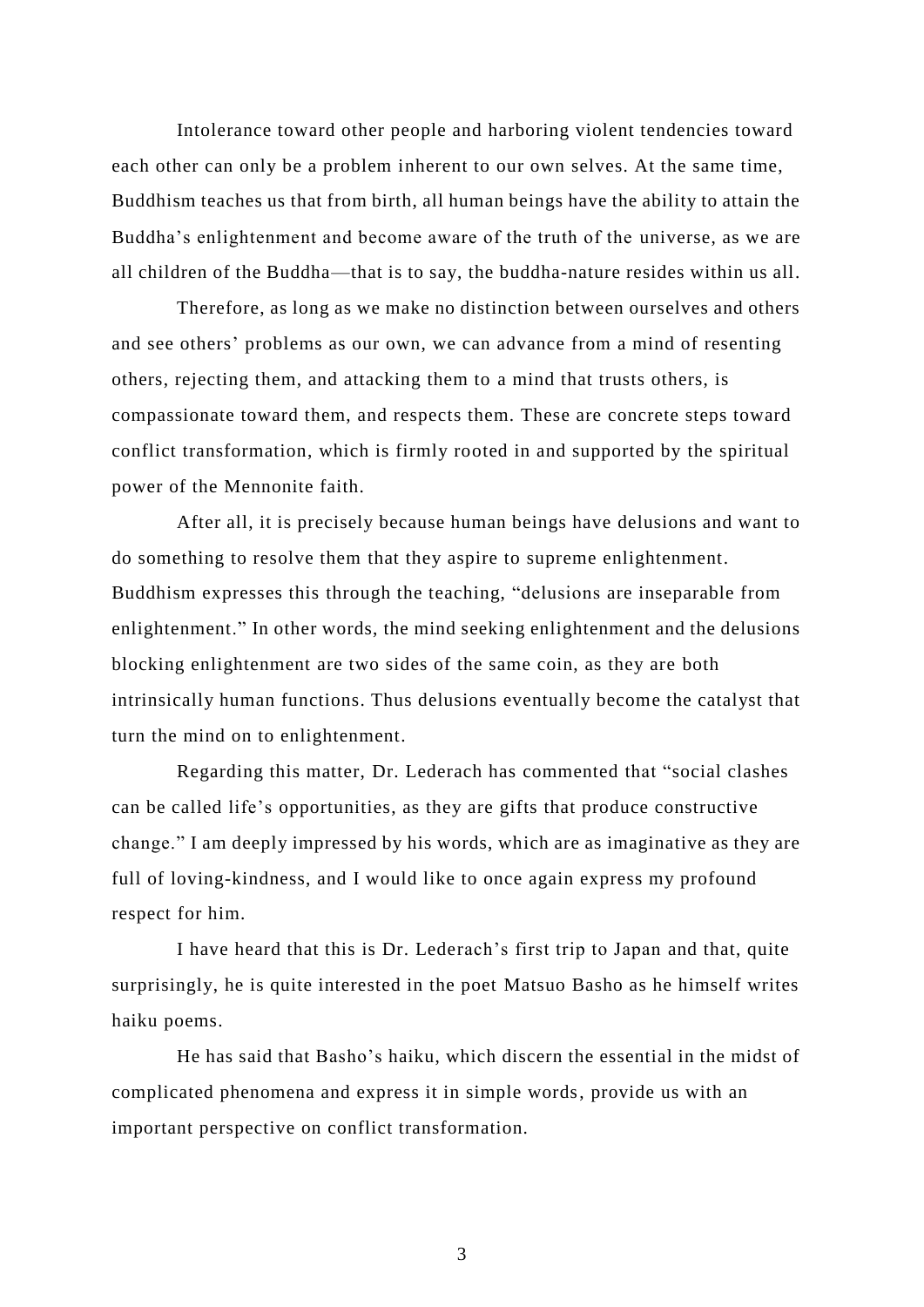Now I would like to recite for you a haiku written by Dr. Lederach. The time was the 1990s, when he went to visit a conflict-torn region of Myanmar. He was deeply impressed by that land's rich history and long traditions, and struck by the importance of knowing the thinking and values of the people there. Indeed, he keenly felt that he must never try to change other people or force something upon them.

Here is Dr. Lederach's haiku:

## **Don't ask the mountain to move,**

## **just take a pebble each time you visit.**

Looking at the Japanese translation of this haiku, I think I understand it. His haiku succinctly expresses how very steadfast and patient he has been in pursuing conflict transformation.

In fact, to date Dr. Lederach has contributed to bringing reconciliation and peaceful settlement to conflicts in thirty-five countries.

Based on this experience, he has been appointed to professorships at University of Notre Dame and Eastern Mennonite University, among others. He has lectured extensively in European and Central American universities, educating many followers. He is also mentoring youth leaders in every region of the world.

Dr. Lederach has developed hundreds of programs promoting the concept of conflict transformation and at present, they are being implemented in thirty-five countries. All twenty-four publications he has authored aim at educating his successors in how to continue to pursue conflict transformation. He himself has said about this, "Instead of thinking of peace as a static, final state, we should think of it as something that allows the quality of our relationships to continually evolve."

Continuing to properly transform the conflicts and clashes that may occur in eras to come is the most realistic peace and, in order to realize this goal, we absolutely must raise human beings who, with hearts full of loving kindness, seek peace.